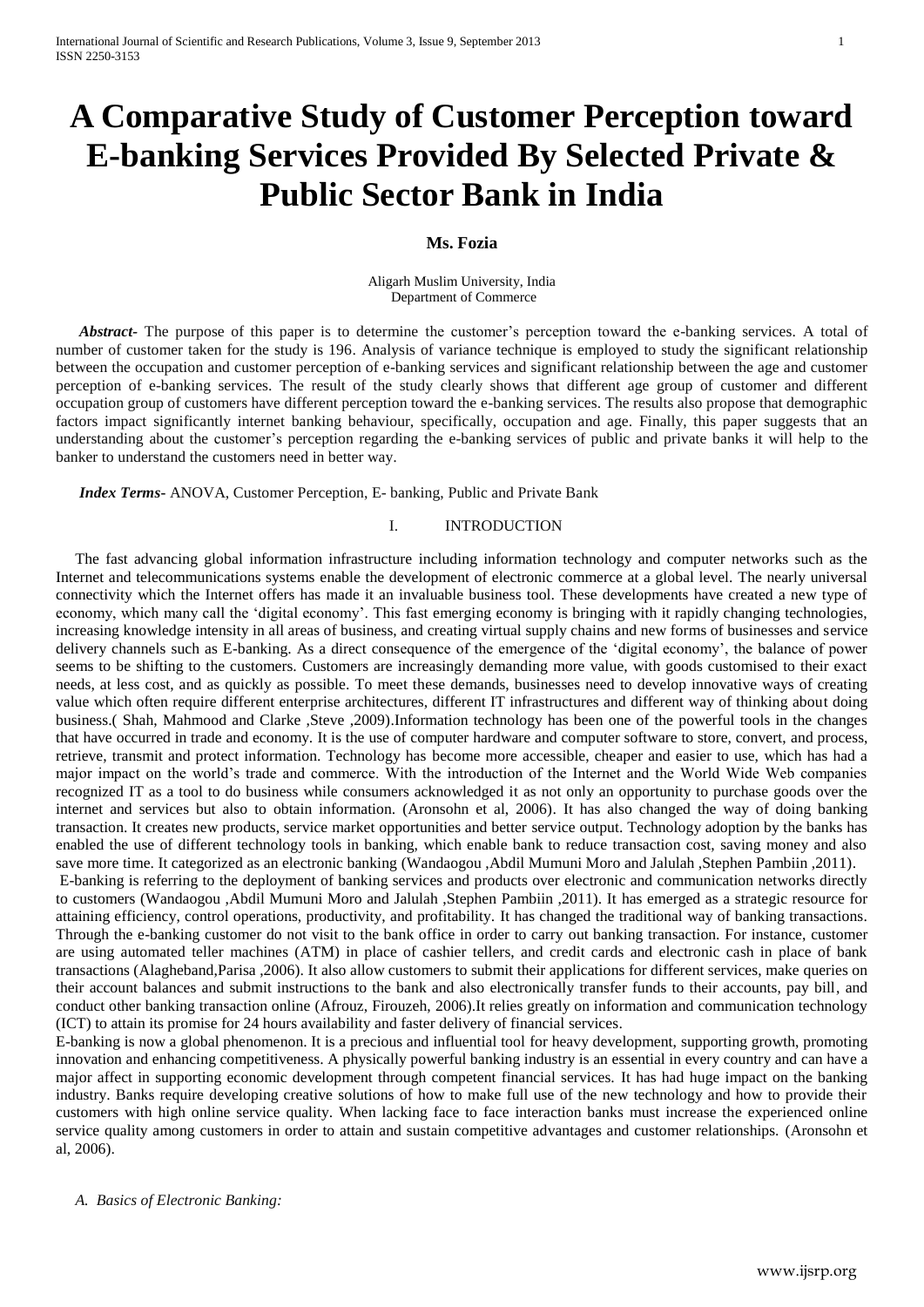Electronic banking is a high-order construct, which consists of several distribution channels. It should be noted that electronic banking is a bigger platform than just banking via the Internet. The term electronic banking can be described in many ways. In a very simple form, it can mean the provision of information or services by a bank to its customers, via a computer, television, telephone, or mobile phone (Daniel, 1999). Electronic banking has different types of delivery channels: telephone, PC, mobile and the Internet. Moreover, Personal Computer allow customer to use all e-banking facility at home without go to the bank. It gives consumers a variety of services so they can move money between accounts, pay bills, check balances, and buy and sell mutual funds, securities and also submit electronic loan applications through PC Banking. A mobile banking service is the newest service in electronic banking Customers can check their balance and make adjustments between accounts, account transactions, payments etc. Internet is the interconnection of computer communication networks which enable the customer to perform all the banking activities over the internet. It is the latest wave in the information technology. The NET is changing everything, from the way of conduct commerce and the way of distribution of information. Several benefits of strong electronic service have also been identified as including satisfied and retained customers, attraction of new customers, development of customer relationships, increased sales and market shares, enhanced corporate image, reduced costs and increased profit margins and business performance (Parasuraman et al., 2005; Bauer et al., 2005). These benefits may explain the observed increase in the level of technology adoption in the delivery of banking services (Kalakota and Whinston, 1997; Bauer et al., 2005).

## *B. Conception of Internet Banking:*

 The most general type of electronic banking in our times is banking via the Internet, in other words Internet banking. This type of banking allows consumers to check the balances in their accounts, transfer funds and order electronic bill payments. Internet banking systems allowing customers to apply for loans, trade stocks or mutual funds, and even view actual images of their checks or deposit slips. The services available for Internet banking vary from bank to bank. Nowadays the Internet is the main channel for electronic banking. Internet banking offers many benefits to banks and their customers (Karjaluoto, 2002). The main benefits to banks are cost savings, reaching new segments of the population, efficiency, enhancement of the bank's reputation and better customer service and satisfaction (Jayawardhena and Foley, 2000). To customers Internet banking offers also new value. With the help of the Internet, banking is no longer bound to time or geography. Consumers all over the world have relatively easy access to their accounts 24 hours per day, seven days a week. It makes available to customers a full range of services including some services not offered at branches. Internet banking has the advantage that the customer avoids travelling to and from a bank branch. In this way, Internet banking saves time and money provides convenience and accessibility (Karjauloto, 2003). Customers can manage their banking affairs when they want, and they can enjoy more privacy while interacting with their bank. It has been claimed that Internet banking offers the customer more benefits at lower costs (Mols, 1998). Turban et al. (2000) indicated that Internet banking is extremely beneficial to customers because of the savings in costs, time and space it offers, its quick response to complaints, and its delivery of improved services, all of which benefits make for easier banking.

### II. LITERATURE REVIEW

 Safeena et al (2010) determines the consumer's perspective on internet banking adoption. Finding shows that perceived usefulness, perceived ease of use, consumer awareness and perceived risk are the important determinants of online banking adoption and have strong and positive effect on customers to accept online banking system.

 Uppal, R.K (2011) threw light on growth of information technology in various banks. The objective of this research is to analyze the extent of technological developments in various bank groups. Findings shows as compared to new private sector banks and foreign banks, in public sector banks very less IT has taken place. The maximum technology is taking place in new generation private sector banks and foreign.

 Rao, K. Rama Mohana and Lakew, Tekeste Berhanu (2011) examines the service quality perceptions of customers of public sector and private sector banks in the city of Visakhapatnam, India. The author reveals that the Reliability and Assurance dimensions of service quality scored the highest ratings while the Tangibles dimension got the lowest score. Moreover, the study found a strong dissimilarity in service quality perceptions between customers of private sector and public sector banks.

 Santhiyavalli, G. (2011) determined the customer's perception of service quality of the select branches of State Bank of India and study the major factors responsible for their satisfaction. In this research SERQUAL Model has been used and study indicates that among five dimensions 'Reliability', 'Responsiveness', 'Empathy' and 'Tangibility' are the major factors responsible for customer satisfaction.

 Dharmalingam, S. And Kannan,K. V. (2011) evaluate the service quality in retail banking in the Tamil Nadu, based on different levels of customers' perception regarding service quality. Data are collected from Three Private Banks, ie. ICICI, AXIS and HDFC Bank. Sample size of this research is 240. The result indicates that customers' perception is highest in the tangibles area and lowest in the Product Variety area.

 Bahl ,Sarita ,(2012) determined that security and privacy issues are the big issue in e-banking. If security and privacy issues resolved, the future of electronic banking can be very prosperous.

Rahman., et al (2012) determined that e-banking is still a new technology in Bangladesh.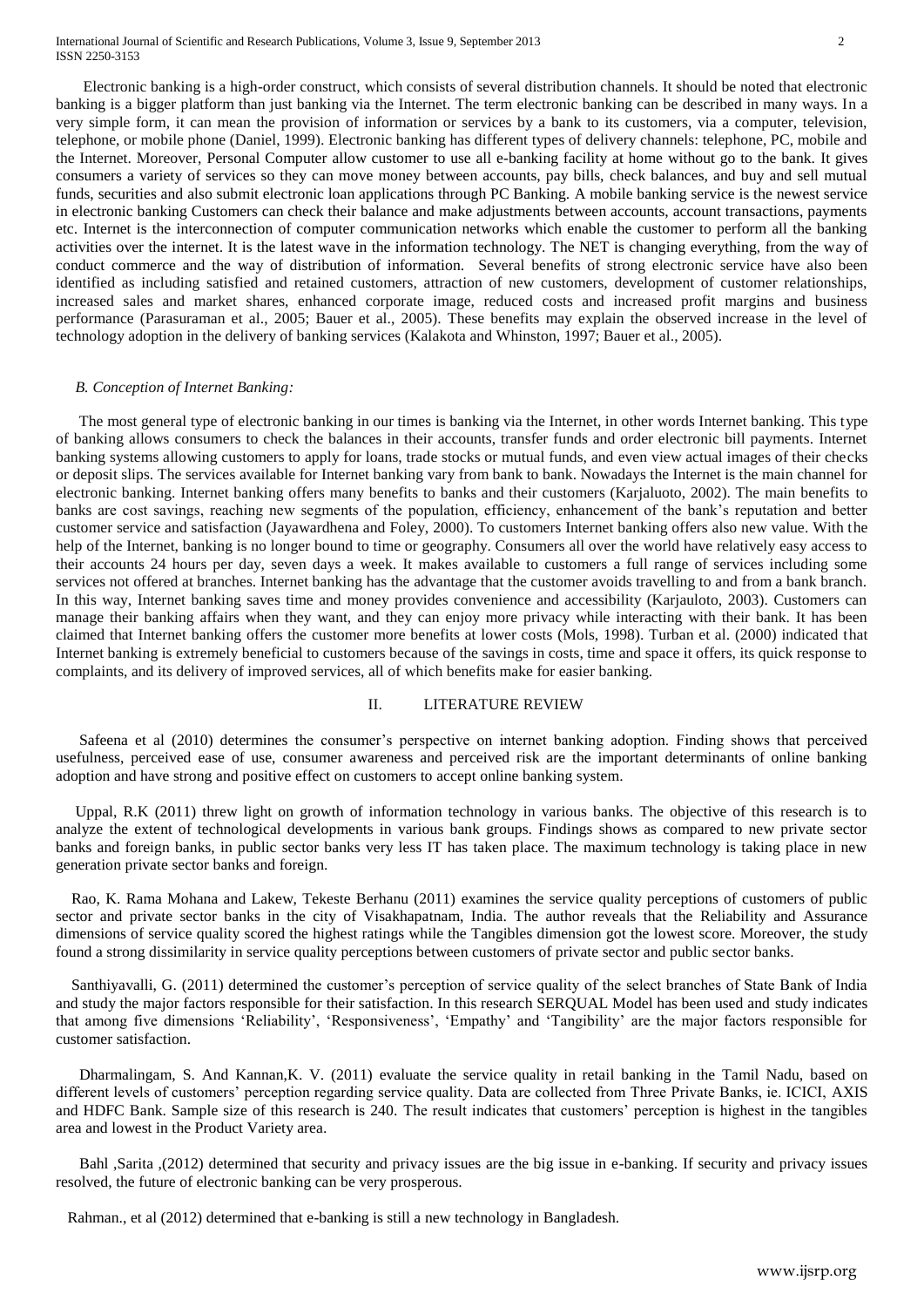International Journal of Scientific and Research Publications, Volume 3, Issue 9, September 2013 3 ISSN 2250-3153

Chibueze., et al (2013) shows that electronic banking has improved returns on the equity of Nigeria banks.

Kaur ,Jasveen and Kaur ,Baljit ,(2013) shows that there is no significant difference in facilities determining the customers' usage of internet banking services of Public-sector, Private-sector and Foreign Banks in India.

# III. OBJECTIVES OF THE STUDY

 The study aims at identifying the overall customer perception towards the e-banking services. The study also aims at knowing whether demographic variables of the customer have influence on customer satisfaction on e- Banking.

# IV. HYPOTHESES

The study is based on the following hypotheses.

 There is no relationship between demographic variables of the respondents like Age, Occupation, and their perception regarding services of e-Banking.

*A. Hypothesis1***:** There is no significant difference between Age of the customer and their perception toward the services of Ebanking.

*B. Hypothesis2:* There is no significant difference between occupation of the customer and their perception toward the services of E-banking.

# **V.** RESEARCH METHODOLOGY

 In a view to precede the research in a systematic way the following research methodology has been used. By means of obtaining detailed opinion of the customers, this research falls under the category of descriptive research. Both primary and secondary data collection was made. To collect the primary data Questionnaire is prepared. A pilot study was conducted to validate the reliability of the questionnaire. The questionnaire includes questions on demographic variable and the respondents were asked to rate their perception level of e-banking services on a five point Likert scale. The questionnaires were widely circulated to the customers of different banks (any customer who uses the e-banking services of any bank in Aligarh city - Sample respondents are selected using convenient sampling method) through direct method and also through email. About 250 questionnaires are being circulated and responses were received from 196 customers and 54 questionnaires were found to be incomplete. The secondary data is collected from magazines, journals, books and websites.

Using the remaining 196 complete questionnaire the data is edited, coded and analyzed using SPSS 11.5 using the tests like ANOVA.

# V. LIMITATIONS OF THE STUDY

The study was conducted in Aligarh city and sample is very small hence the results cannot be generalized.

# VI. ANALYSIS AND INTERPRETATION

 To analyze the two hypotheses, different demographic variables are considered. They are Age Group of the respondents and Occupation.

*A. Hypothesis1:* There is no significant difference between Age of the customer and their perception toward the services of Ebanking.

| <b>TOTAL</b> | ັ  |      |                       | ັ                 | 95% Confidence Interval for<br><b>Mean</b> |                       |  |
|--------------|----|------|-----------------------|-------------------|--------------------------------------------|-----------------------|--|
|              | N  | Mean | <b>Std. Deviation</b> | <b>Std. Error</b> | <b>Lower Bound</b>                         | Lower<br><b>Bound</b> |  |
| 19           | 20 | 2.50 | .607                  | .136              | 2.22                                       | 2.78                  |  |
| $20 - 29$    | 70 | 2.73 | .635                  | .076              | 2.58                                       | 2.88                  |  |
| 30-39        | 50 | 2.10 | .763                  | .108              | 1.88                                       | 2.32                  |  |
| 40-49        | 45 | 2.00 | .739                  | .110              | 1.78                                       | 2.22                  |  |
| 50-59        | 11 | 1.91 | .831                  | .251              | 1.35                                       | 2.47                  |  |

## **Table 1.1. Age Group and Perception of customer on e-banking services - Cross tabulation**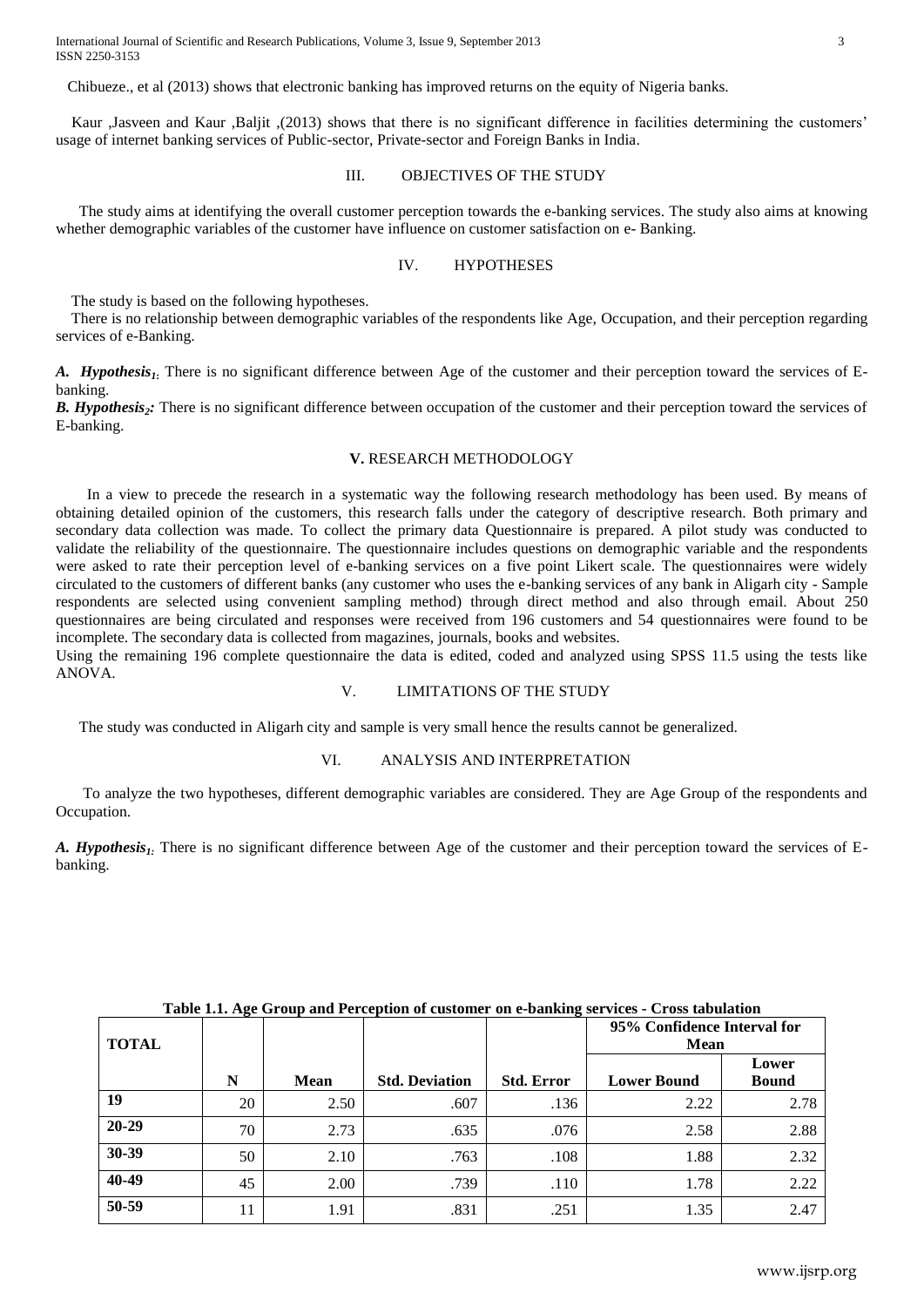The above table depicts the relationship between the age and customer satisfaction on e-banking at 5% level of significance. Majority of the respondents belong to the age group of 20-29 have high level of perception regarding the e-banking services. Majority of respondents who are between the age group of 30-39 have medium level of perception regarding the e-banking services and majority of them who are between 40-49 have low level of perception and majority of them who are between 50-59 have very low level of perception regarding the services of e-banking

| <b>TOTAL</b>                    | Sum of<br><b>Squares</b> | Df  | <b>Mean Square</b> | F      | Sig. |
|---------------------------------|--------------------------|-----|--------------------|--------|------|
| <b>Between</b><br><b>Groups</b> | 21.192                   | 4   | 5.298              | 10.736 | .000 |
| <b>Within Groups</b>            | 94.252                   | 191 | .493               |        |      |
| <b>Total</b>                    | 115.444                  | 195 |                    |        |      |

# **Table:1.2 ANOVA Table**

 The above table depicts that the p value is .000 which is less than 0.05. So we reject the null hypothesis and accepted the alternative hypothesis. So there is significant relationship between age of the customers and their perception towards the services of e-banking performance.

**B.** Hypothesis<sub>2</sub>: There is no significant difference between occupation of the customer and their perception toward the services of E-banking.

|  |  |  |  |  |  | Table 2.1. Occupation and perception of customer on e-Banking services-Cross tabulation |
|--|--|--|--|--|--|-----------------------------------------------------------------------------------------|
|--|--|--|--|--|--|-----------------------------------------------------------------------------------------|

| <b>TOTAL</b>                    |     |             | Std.             |                   | 95% Confidence Interval for<br><b>Mean</b> |                    |
|---------------------------------|-----|-------------|------------------|-------------------|--------------------------------------------|--------------------|
|                                 | N   | <b>Mean</b> | <b>Deviation</b> | <b>Std. Error</b> | <b>Lower Bound</b>                         | <b>Lower Bound</b> |
| <b>SERVICE</b><br><b>CLASS</b>  | 40  | 2.32        | .829             | .131              | 2.06                                       | 2.59               |
| <b>BUSINESS</b><br><b>CLASS</b> | 49  | 2.14        | .764             | .109              | 1.92                                       | 2.36               |
| <b>PROFESSIONAL</b>             | 55  | 2.13        | .771             | .104              | 1.92                                       | 2.34               |
| <b>STUDENTS</b>                 | 52  | 2.73        | .564             | .078              | 2.57                                       | 2.89               |
| <b>Total</b>                    | 196 | 2.33        | .769             | .055              | 2.22                                       | 2.44               |

 The above table depicts the significant difference between the Occupation of the customer and customer perception on ebanking services. Majority of the respondents who are students have high level of perception, majority of service class customer have medium level of perception towards the services of e-banking and business class and professional customer have very low level of perception regarding the e-banking services.

| <b>TOTAL</b>             | Sum of         |     |                    |       |      |
|--------------------------|----------------|-----|--------------------|-------|------|
|                          | <b>Squares</b> | Df  | <b>Mean Square</b> | F     | Sig. |
| <b>Between</b><br>Groups | 12.329         |     | 4.110              | 7.652 | .000 |
| <b>Within Groups</b>     | 103.115        | 192 | .537               |       |      |
| <b>Total</b>             | 115.444        | 195 |                    |       |      |

# **Table: 2.2 ANOVA Table**

 The above table depicts that the p value is .000 which is less than .05. So we reject the null hypothesis and accepted the alternative hypothesis. So there is significant difference between occupation of the customer and their perception on e-banking services.